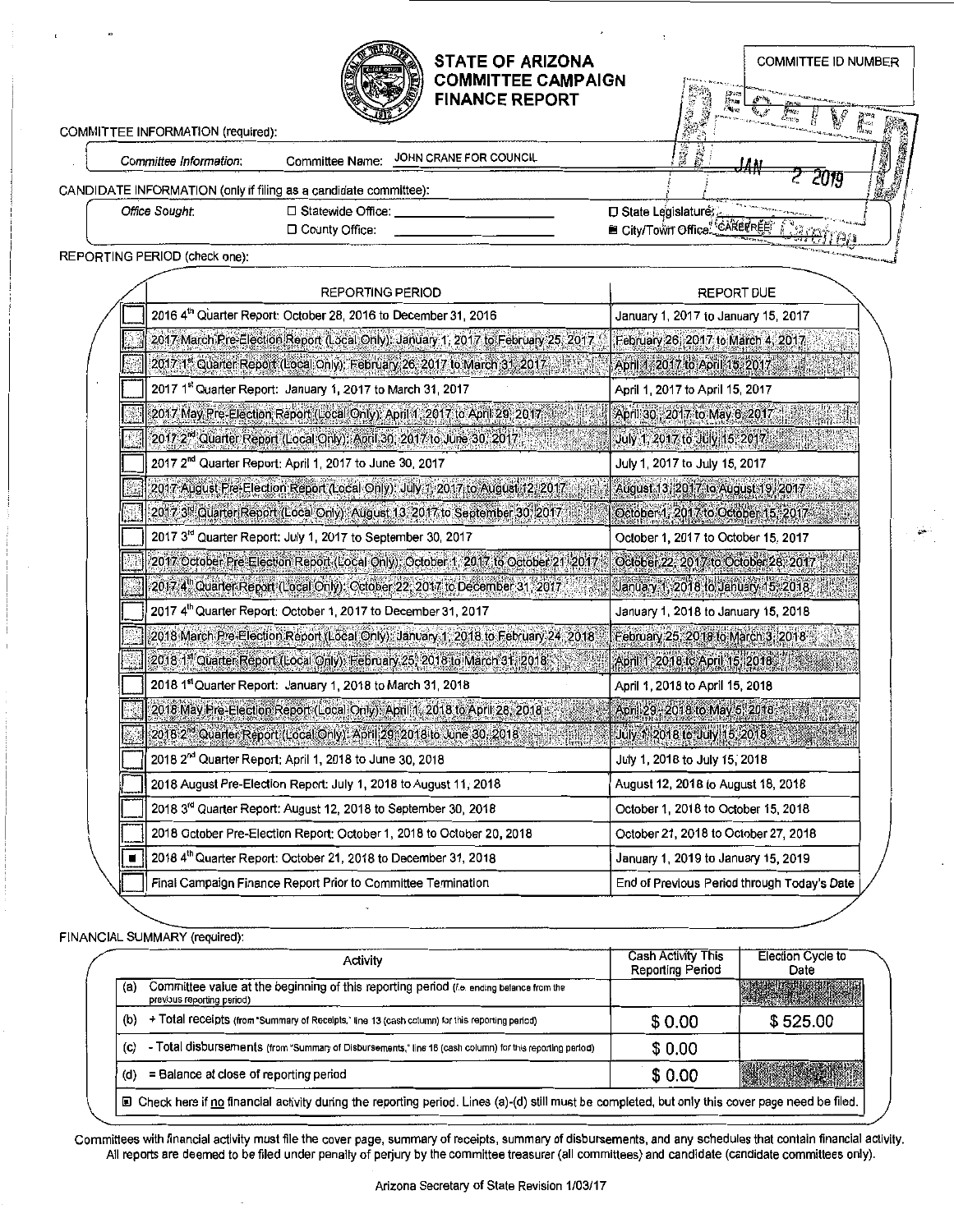

## STATE OF ARIZONA COMMITTEE CAMPAIGN FINANCE REPORT

### SUMMARY OF RECEIPTS (Schedule A):

|     | Receipts                                                                                         | Cash               | Equity |
|-----|--------------------------------------------------------------------------------------------------|--------------------|--------|
| 1.  | Monetary Contributions Received                                                                  |                    |        |
|     | Individuals - More than \$50<br>(a)                                                              |                    |        |
|     | Individuals - \$50 or Less (Aggregate)<br>(b)                                                    |                    |        |
|     | <b>Candidate Committees</b><br>(c)                                                               |                    |        |
|     | <b>Political Action Committees</b><br>(d)                                                        |                    |        |
|     | <b>Political Parties</b><br>(e)                                                                  |                    |        |
|     | (f)<br>Partnerships                                                                              |                    |        |
|     | Corporations & Limited Liability Companies (PACs & Polltical Parties Only)<br>$\left( 9 \right)$ |                    |        |
|     | Labor Organizations (PACs & Political Parties Only)<br>(h)                                       |                    |        |
|     | Candidate's Personal Monies (Candidate Committees Only)<br>(i)                                   |                    |        |
|     | Monetary Contributions Subtotal (add 1(a) through 1(i))<br>(j)                                   | \$0.00             |        |
|     | Refunds Given Back to Contributors<br>(k)                                                        |                    |        |
|     | Net Monetary Contributions (subtract 1(k) from 1(j))<br>(1)                                      | \$0.00             |        |
|     | Loans                                                                                            |                    |        |
|     | Loans Received<br>(a)                                                                            |                    |        |
|     | Forgiveness on Loans Received<br>(b)                                                             | <b>ANTISCHER</b>   |        |
|     | Repayment on Loans Made<br>(c)                                                                   |                    |        |
|     | Interest Accrued on Loans Made<br>(d)                                                            |                    |        |
|     | Loans Subtotal (cash: add $2(a)$ , $2(c)$ & $2(d)$ )<br>(e)                                      | \$0.00             |        |
| 3.  | Rebates and Refunds Received                                                                     |                    |        |
| 4.  | Interest Accrued on Committee Monies                                                             |                    |        |
| 5.  | In-Kind Contributions Received                                                                   |                    |        |
|     | Individuals - More than \$50<br>(a)                                                              |                    |        |
|     | Individuals - \$50 or Less (Aggregate)<br>(b)                                                    |                    |        |
|     | <b>Candidate Committees</b><br>(c)                                                               |                    |        |
|     | <b>Political Action Committees</b><br>(d)<br><b>Political Parties</b>                            |                    |        |
|     | (e)<br>Partnerships<br>(f)                                                                       |                    |        |
|     | Corporations & Limited Liability Companies (PACs & Political Parties Only)<br>.(g)               |                    |        |
|     | Labor Organizations (PACs & Political Parties Only)<br>(h)                                       |                    |        |
|     | Candidate's Personal Assets or Property (Candidate Committees Only)<br>(i)                       |                    |        |
|     | In-Kind Contributions Subtotal (equity: add 5(a) through 5(i))<br>(i)                            | <b>Le Rossiann</b> | \$0.00 |
| 6.  | In-Kind Donations Received (Non-Contributions) (Political Parties Only)                          |                    |        |
| 7.  | <b>Extensions of Credit</b>                                                                      |                    |        |
|     | <b>Extensions of Credit Received</b><br>(a)                                                      |                    |        |
|     | Payments on Extensions of Credit Received<br>(b)                                                 |                    |        |
|     | Net Extensions of Credit (subtract 7(b) from 7(a))<br>(c)                                        |                    | \$0.00 |
| 8.  | Joint Fundraising / Shared Expense Payments Received                                             |                    |        |
|     | Payments Received for Goods / Services                                                           |                    |        |
| 9.  |                                                                                                  |                    |        |
| 10. | Outstanding Accounts Receivable / Debts Owed to Committee                                        |                    |        |
| 11. | Transfer In Surplus Monies / Transfer Out Debt (use cash and/or equity as applicable)            |                    |        |
| 12. | Miscellaneous Receipts                                                                           |                    |        |
| 13. | Total Receipts (cash: add 1(i), 2(e), 3-4, 8-9, 11-12; equity: add 2(b), 5(j), 6-7, 10-12)       | \$0.00             | \$0.00 |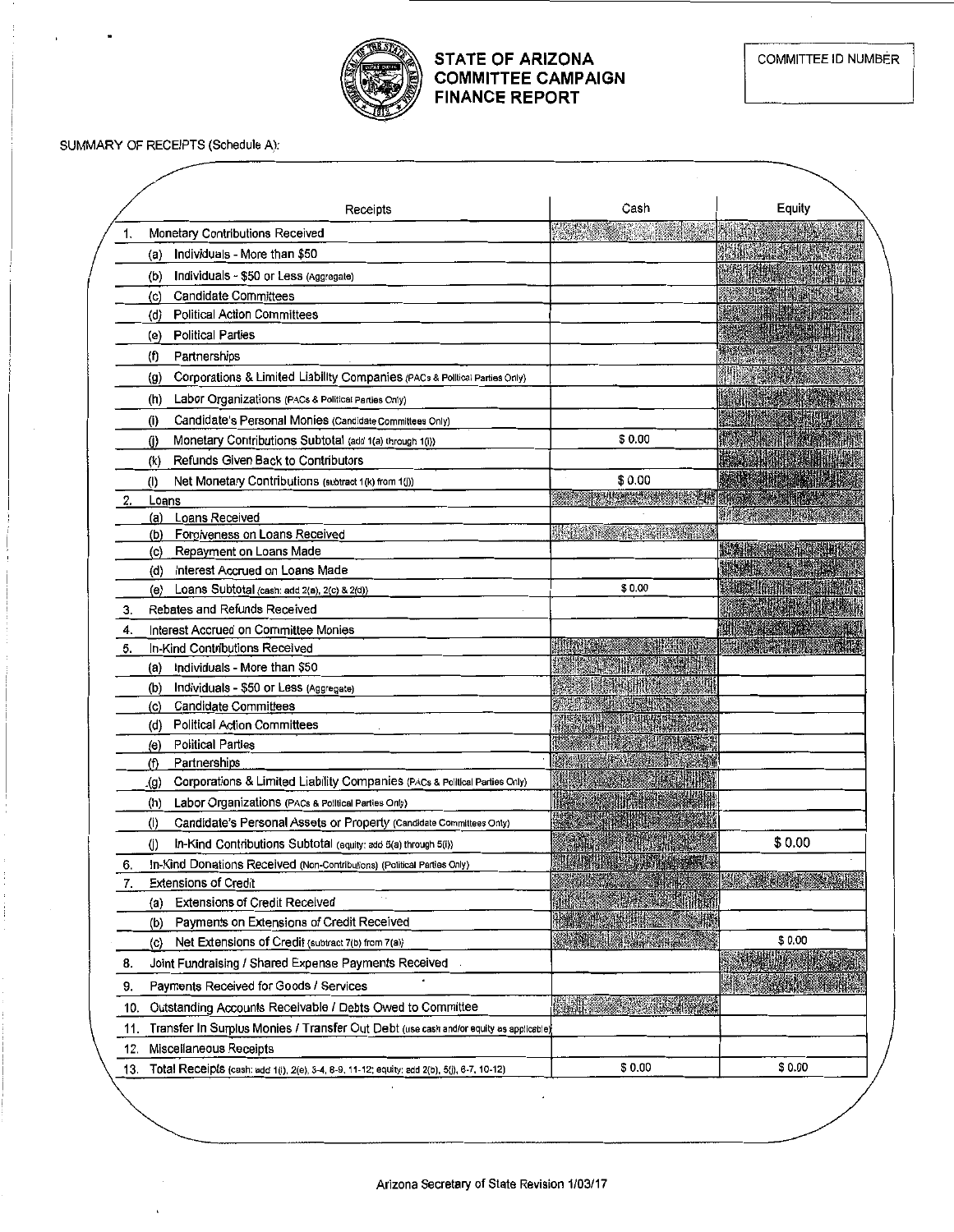

### STATE OF ARIZONA COMMITTEE CAMPAIGN FINANCE REPORT

SUMMARY OF DISBURSEMENTS (Schedule B):

|     | Disbursements                                                                                    | Cash   | Equity  |
|-----|--------------------------------------------------------------------------------------------------|--------|---------|
| 1.  | Disbursements for Operating Expenses                                                             |        |         |
| 2.  | <b>Contributions Made</b>                                                                        |        |         |
|     | Candidate Committees<br>(a)                                                                      |        |         |
|     | <b>Political Action Committees</b><br>(b)                                                        |        |         |
|     | <b>Political Parties</b><br>(c)                                                                  |        |         |
|     | Partnerships<br>(d)                                                                              |        |         |
|     | Corporations & Limited Liability Companies (PAC & Political Parties Only)<br>(e)                 |        |         |
|     | Labor Organizations (PAC & Political Parties Only)<br>(f)                                        |        |         |
|     | Monetary Contributions Subtotal (add 2(a) through 2(f))<br>$\left( 9 \right)$                    | \$0.00 |         |
|     | Contribution Refunds Provided to the Reporting Committee<br>(ከ)                                  |        |         |
|     | Monetary Contributions Total (subtract 2(h) from 2(g))<br>(i)                                    | \$0.00 |         |
| 3.  | Loans                                                                                            |        |         |
|     | Loans Made<br>(a)                                                                                |        |         |
|     | Loan Guarantees Made<br>(b)                                                                      |        |         |
|     | Forgiveness on Loans Made<br>(c)                                                                 |        |         |
|     | Repayment of Loans Received<br>(d)                                                               |        |         |
|     | Accrued Interest on Loans Received<br>(e)                                                        |        |         |
|     | (f)<br>Total Loans (cash: add 3(a), 3(d) & 3(e); equity: add 2(b) & 2(c))                        | \$0.00 | \$ 0.00 |
| 4.  | Rebates and Refunds Made (Non-Contributions)                                                     |        |         |
| 5.  | Value of In-Kind Contributions Provided                                                          |        |         |
|     | <b>Candidate Committees</b><br>(a)                                                               |        |         |
|     | <b>Political Action Committees</b><br>(b)                                                        |        |         |
|     | <b>Political Parties</b><br>(c)                                                                  |        |         |
|     | Partnerships<br>(d)                                                                              |        |         |
|     | Corporations & Limited Liability Companies (PAC & Political Parties Only)<br>(e)                 |        |         |
|     | (f)<br>Labor Organizations (PAC & Political Parties Only)                                        |        |         |
|     | Contributions Subtotal (add 5(a) through 5(f))<br>(j)                                            |        | \$0.00  |
| 6.  | Independent Expenditures Made                                                                    |        |         |
| 7.  | Ballot Measure Expenditures Made                                                                 |        |         |
| 8.  | Recall Expenditures Made                                                                         |        |         |
| 9.  | Support Provided to Party Nominees (Political Parties Only)                                      |        |         |
| 10. | Joint Fundraising / Shared Expense Payments Made                                                 |        |         |
| 11. | Reimbursements Made                                                                              |        |         |
| 12. | Outstanding Accounts Payable / Debts Owed by Committee                                           |        |         |
| 13. | Transfer Out Surplus Monies / Transfer In Debt (use cash and/or equity as applicable)            |        |         |
| 14. | Miscellaneous Disbursements                                                                      |        |         |
| 15. | Aggregate of Disbursements - \$250 or Less                                                       |        |         |
|     | 16. Total Disbursements (cash: add 1, 2(i), 3(f), 6-11 & 13-15; equity: add 3(f), 5(j), & 12-15) | \$0.00 | \$0.00  |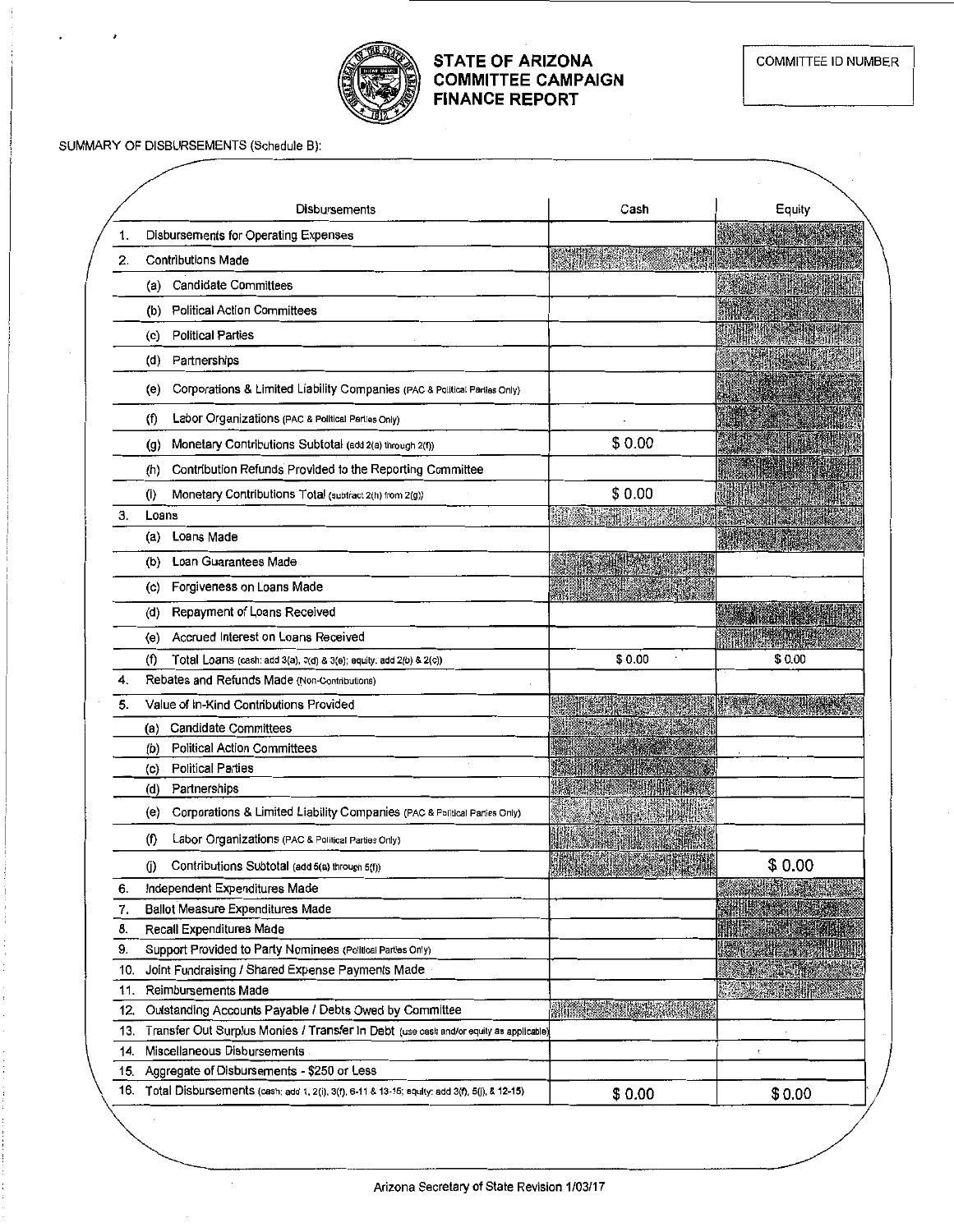

## **STATE OF ARIZONA COMMITTEE CAMPAIGN FINANCE REPORT**

# MONETARY CONTRIBUTIONS RECEIVED FROM INDIVIDUALS - MORE THAN \$50 DURING ELECTION CYCLE:\*

SCHEDULE A(1)(a)

|   |                                           | Individual Contributor Information |                            |    | Amount Received | Cumulative<br>Amount this |  | Cumulative<br>Amount this |
|---|-------------------------------------------|------------------------------------|----------------------------|----|-----------------|---------------------------|--|---------------------------|
|   | Name                                      |                                    | Date Contribution Received |    |                 | Reporting Period          |  | <b>Election Cycle</b>     |
|   | <b>Street Address</b>                     |                                    |                            |    |                 |                           |  |                           |
| 1 | City                                      | State                              | ZIP                        | \$ |                 |                           |  | $0.00$ \$ 0.00 \$ 500.00  |
|   | Occupation                                | Employer                           |                            |    |                 |                           |  |                           |
|   | Name                                      |                                    | Date Contribution Received |    |                 |                           |  |                           |
|   | <b>Street Address</b>                     |                                    |                            |    |                 |                           |  |                           |
| 2 | City                                      | State                              | <b>ZIP</b>                 |    |                 |                           |  |                           |
|   | Occupation                                | Employer                           |                            |    |                 |                           |  | $\cdot$                   |
|   | Name                                      |                                    | Date Contribution Received |    |                 |                           |  |                           |
|   | <b>Street Address</b>                     |                                    |                            |    |                 |                           |  |                           |
| 3 | City                                      | State                              | ZIP                        |    |                 |                           |  |                           |
|   | Occupation                                | Employer                           |                            |    |                 |                           |  |                           |
|   | Name                                      |                                    | Date Contribution Received |    |                 |                           |  |                           |
|   | <b>Street Address</b>                     |                                    |                            |    |                 |                           |  |                           |
| 4 | City                                      | State                              | ZIP                        |    |                 |                           |  |                           |
|   | Occupation                                | Employer                           |                            |    |                 |                           |  |                           |
|   | Name                                      |                                    | Date Contribution Received |    |                 |                           |  |                           |
|   | Street Address                            |                                    |                            |    |                 |                           |  |                           |
| 5 | City                                      | State                              | ZIP                        |    |                 |                           |  |                           |
|   | Occupation                                | <b>Employer</b>                    |                            |    |                 |                           |  |                           |
|   | Enter total only if last page of schedule |                                    |                            |    |                 | \$0.00                    |  | \$500.00                  |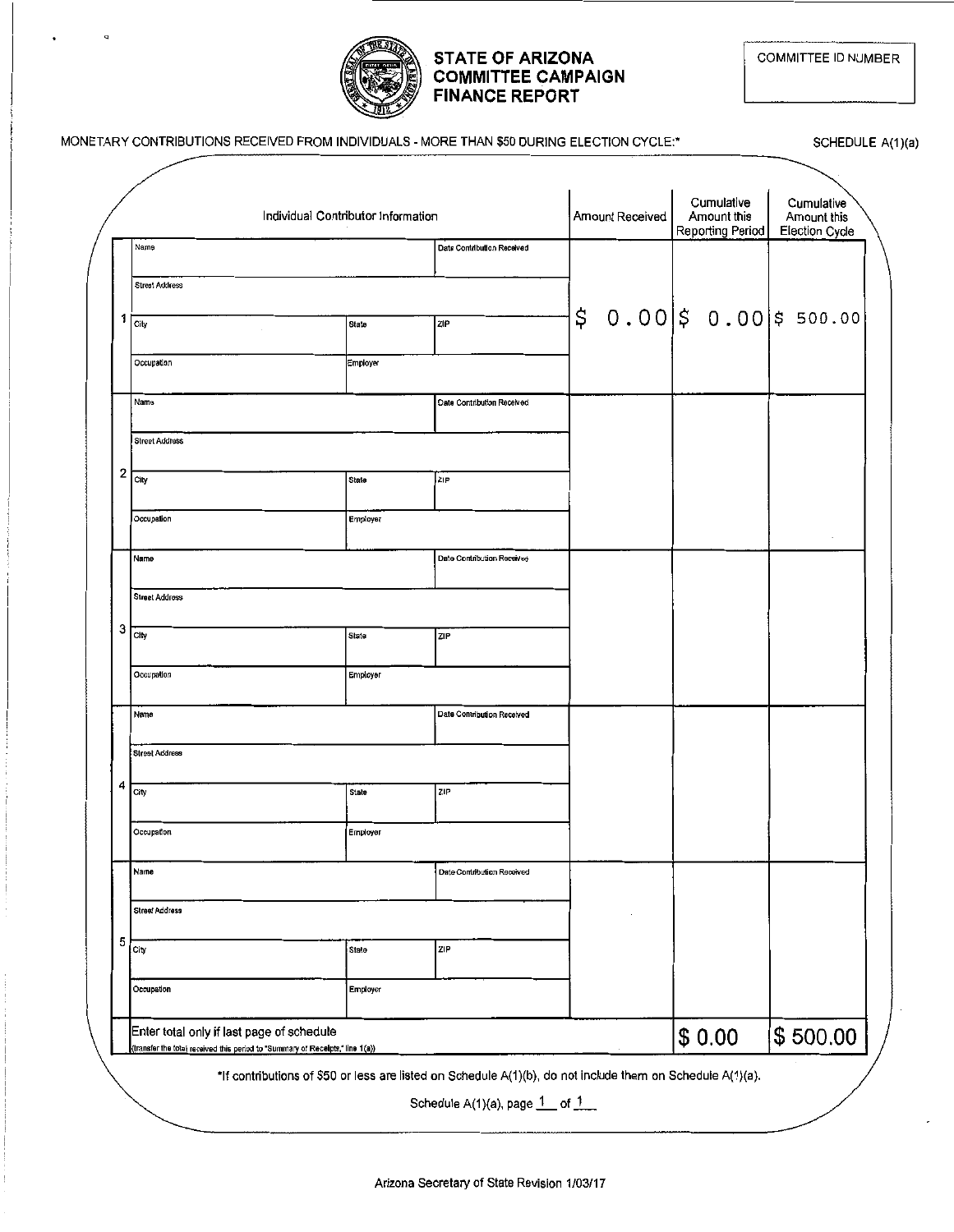

### STATE OF ARIZONA COMMITTEE CAMPAIGN FINANCE REPORT

COMMITTEE ID NUMBER

| MONETARY CONTRIBUTIONS RECEIVED FROM INDIVIDUALS - \$50 OR LESS (AGGREGATE):* |  |
|-------------------------------------------------------------------------------|--|
|-------------------------------------------------------------------------------|--|

SCHEDULE A(1)(b)

|                                                                                                                            | Cumulative Amount this Reporting<br>Period | Cumulative Amount this Election<br>Cycle |  |
|----------------------------------------------------------------------------------------------------------------------------|--------------------------------------------|------------------------------------------|--|
| Cumulative Contributions from Individuals - \$50 or Less                                                                   | \$0.00                                     | $\$ 25.00$                               |  |
| Enter total only if last page of schedule<br>(transfer the total received this period to "Summary of Receipts," line 1(b)) | \$0.00                                     | $\sqrt{3}$ 25.00                         |  |

\*If contributions of more than \$50 are listed on Schedule A(1)(a), do not include them on Schedule A(1)(b).

Schedule  $A(1)(b)$ , page  $\frac{1}{1}$  of  $\frac{1}{1}$